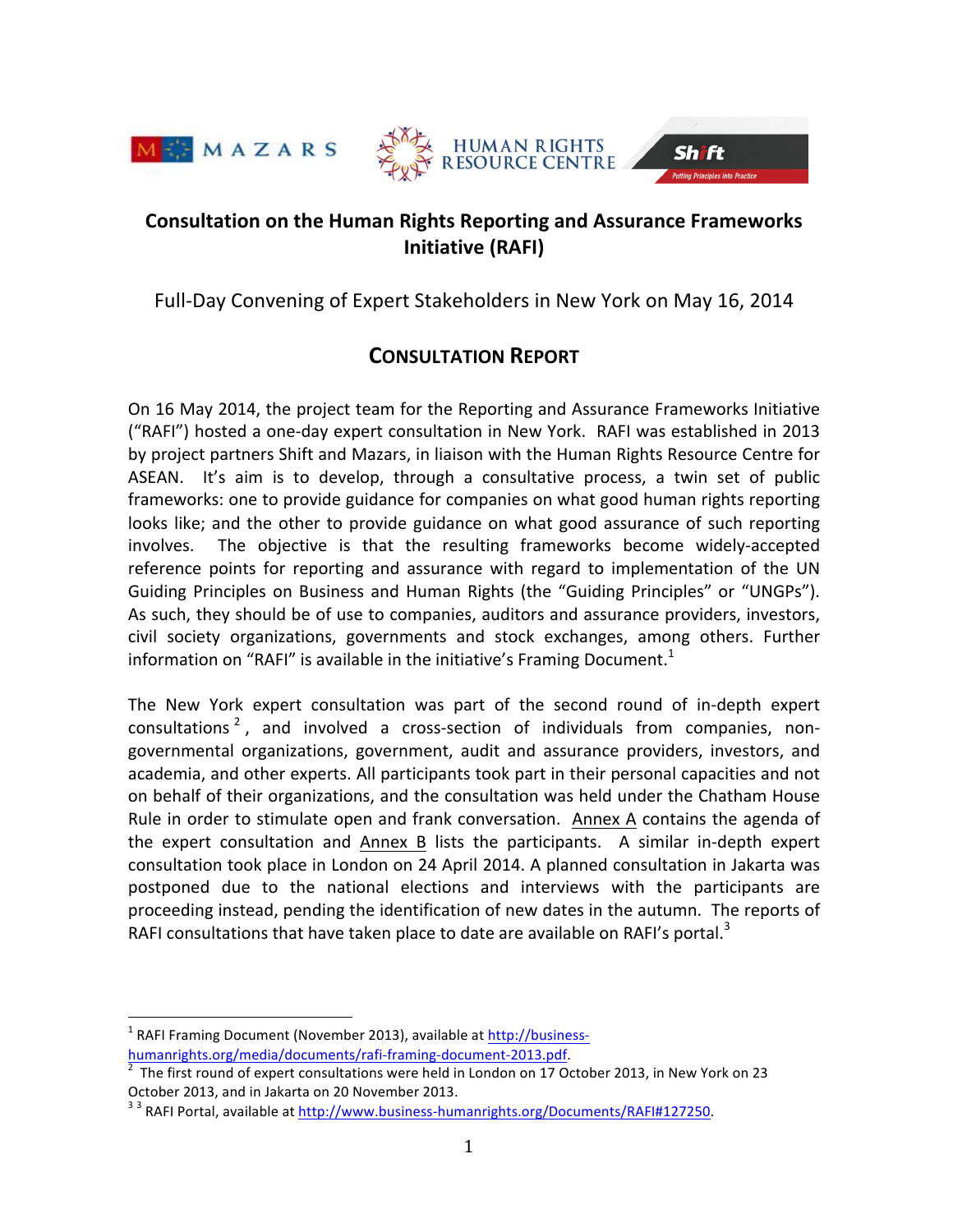The primary focus of this consultation was to further development of the RAFI human rights reporting framework. The discussions focused on the overall shape of, and approach to, the reporting framework, as well as some illustrative examples of the kinds of 'smart questions' that might form its content. Specifically, the consultation discussed four substantive areas: (i) current reporting vis-à-vis the UN Guiding Principles, (ii) the overview of the outline construct for the human rights reporting framework, (iii) illustrative 'smart questions' for the human rights reporting framework, and (iv) lessons learned from existing assurance for the human rights assurance framework.

### Session 1: Current Reporting vis-à-vis the UN Guiding Principles

*Overview from RAFI project team on current reporting vis-à-vis the UN Guiding Principles:*

*During the first round of RAFI expert consultations in October 2013, participants asked to what* extent current company disclosure reflects the UN Guiding Principles. Shift *commissioned research that could offer an initial response to this question.* 

*This desktop research was based on recent disclosure by 43 companies (mostly US and European)* across *8 sectors (apparel; automotive; banking; fast-moving consumer goods; food, beverage, agriculture; information and communications technology; oil, gas and extractives; and pharmaceuticals), through a variety of formats (annual reports, CSR reports, GRI reports, disclosure of internal documents, other information on websites etc.).* 

The research reviewed corporate disclosure of human rights policy commitments, due diligence processes, remediation efforts, and grievance mechanisms to:

- understand to what extent current company disclosure covers key elements of the *Guiding Principles;*
- *understand which particular Guiding Principles tend to have greater vs. weaker* disclosure; and
- *identify examples of disclosure that represent the "leading edge" of reporting in this area.*

The analysis in the research focused on:

- the **scope** of disclosure: what, if anything, is discussed in relation to the key *elements in the 'headline statement' of each relevant UNGP; and*
- the **robustness** of disclosure: what, if any, supporting evidence is provided, such *detail on processes; examples; and case studies.*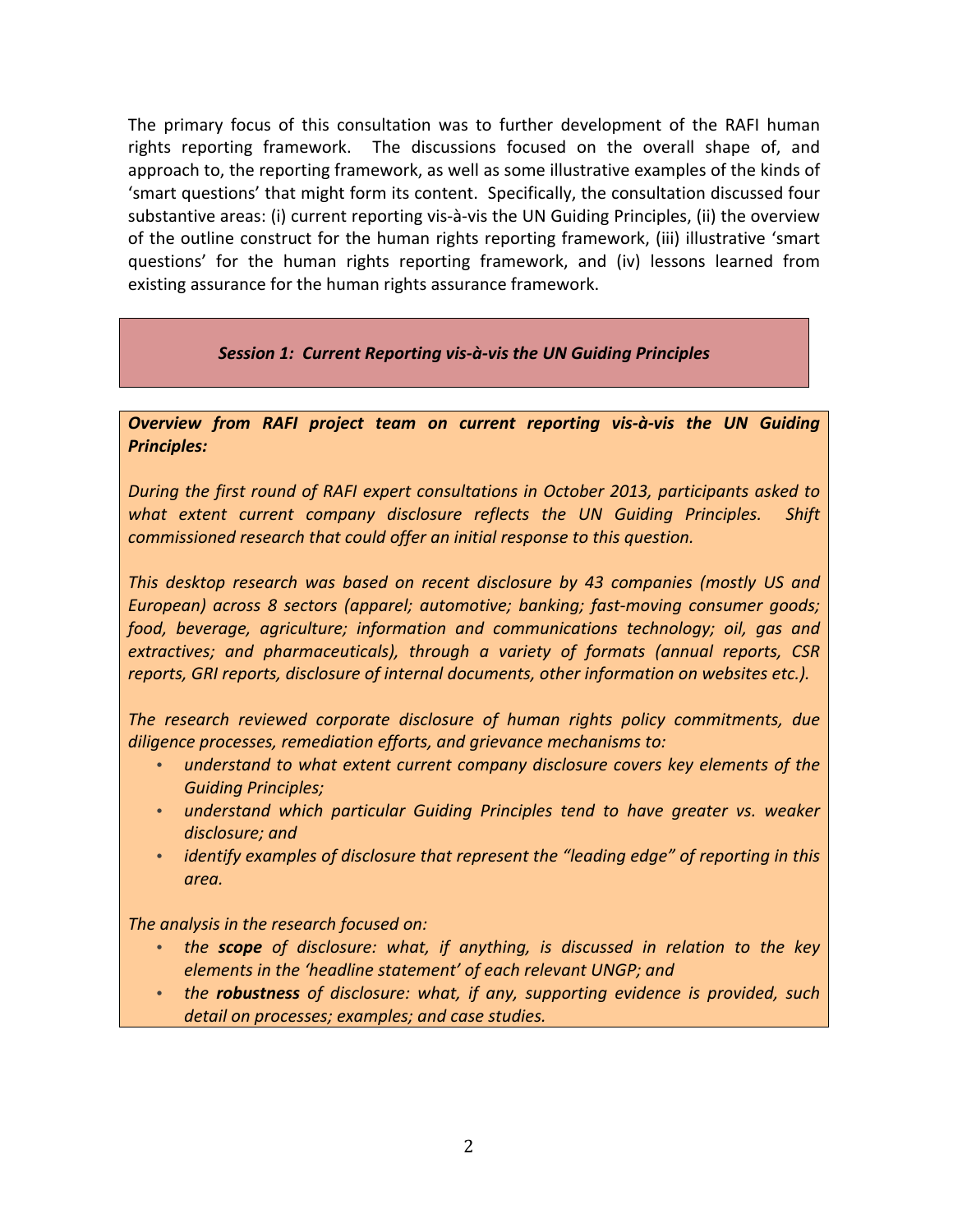The project team shared initial findings with participants. For further information on the results of the research, see Shift, Evidence of Corporate Disclosure relevant to the UN *Guiding Principles on Business and Human Rights (June 2014). 4*

Participants welcomed the research presented by the RAFI project team. It was noted that the disclosure reviewed includes leading companies that are choosing to disclose human rights information, while most companies are not reporting at all on human rights, even if they report on other areas of sustainability. Participants were interested in analysis of the company disclosure trends by geography and as correlated with participation in existing human rights-related initiatives. The RAFI project team undertook to review these dimensions in refining the research.

Participants noted a significant focus on reporting on human rights in supply chains among the companies covered by the research. Some queried whether this focus could be the result of perceptions that human rights are "something that happens over there," and whether this implied a lack of management of human rights risks within a company's own operations and across the full range of its business activities, and. In particular, it was noted that there is currently a lack of reporting on labor rights within companies' own operations. 

# *Various participants raised a number of elements they felt should be part of any meaningful human rights disclosure, notably:*

- 1. *information about the company's core decision-making processes*, including how human rights are integrated into the work of key business functions and how improvements are made.
- 2. whether policies are implemented and effective in practice. For example, stakeholders are less interested in company disclosure that highlights the existence of a human rights risk assessment than they are in information about how the risk assessment is carried out.
- 3. *top-down information that shows how a company aligns with international* norms, as well as bottom up analysis of a company's processes to address root **causes** of human rights impacts; for example, how a company's purchasing practices avoid contributing to negative impacts.

<sup>&</sup>lt;sup>4</sup> See Shift, *Evidence of Corporate Disclosure Relevant to the UN Guiding Principles on Business and Human Rights*, June 2014. http://shiftproject.org/publication/evidence-corporate-disclosure-relevant-un-guidingprinciples-business-and-human-rights-0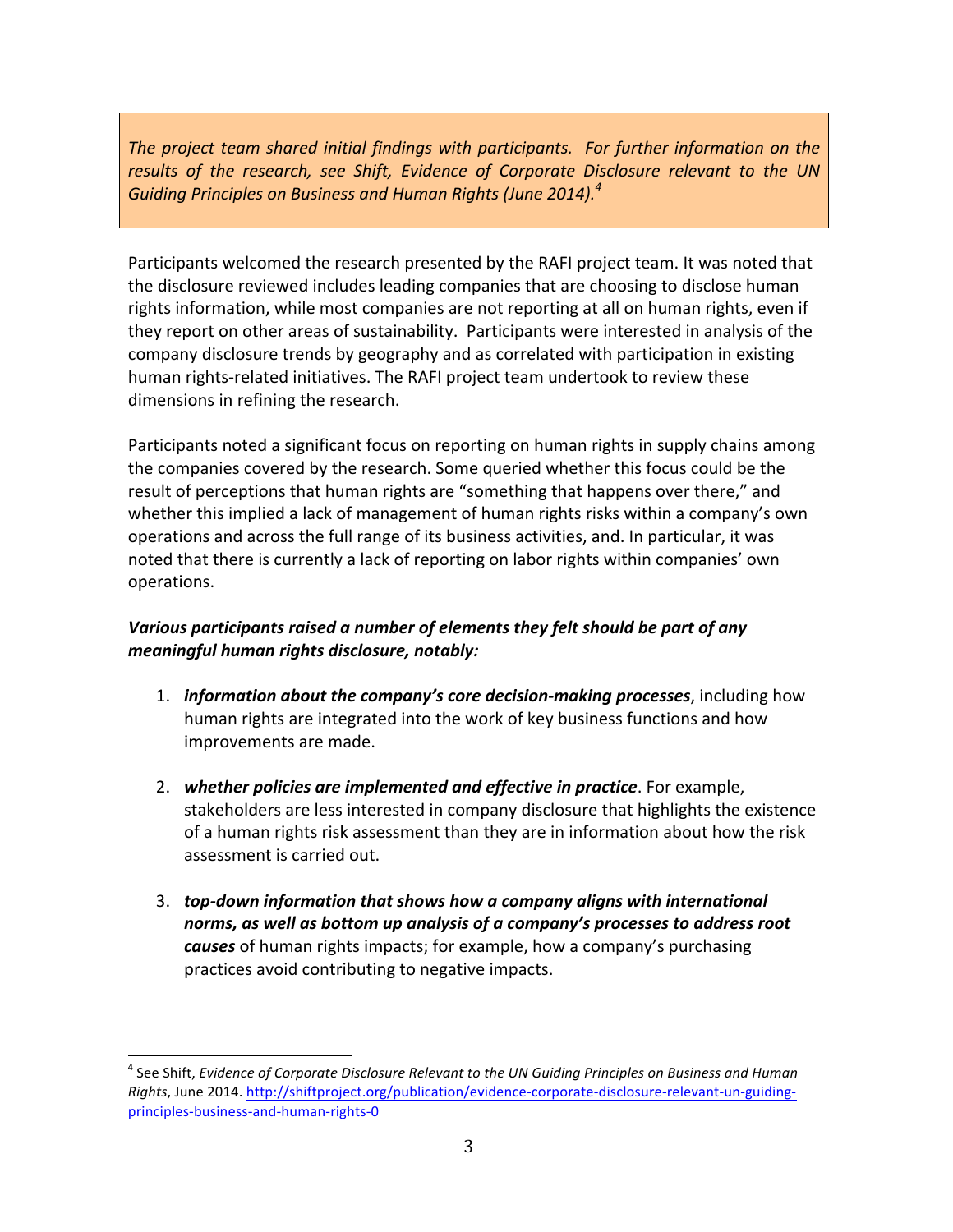4. *performance data that is supported by some explanation to place that data in* **context**; in this regard it was noted that information that shows how company performance changes over time may be more useful than comparing performance data across a range of companies.

*Various challenges were noted with regard to disclosing relevant and sufficient* **performance information.** Some commented that companies often lack comprehensive data about impacts, root causes, or improvements made: in many cases, their main source of data is from compliance audits. Where companies do have more comprehensive performance information, they may choose not to disclose some of it, and were felt by many to "cherry pick" examples that may not be representative of their full activities. It was noted that where companies are the only entity that knows the full picture, it is hard for external stakeholders to judge how balanced and representative their disclosure is.

*Many participants stressed that the reporting framework should avoid companies feeling intimidated* or overwhelmed: it was seen as more important that they be encouraged to *start reporting, even if at a basic level*. Report users at the meeting underlined the urgency of driving improved transparency because of recent, severe human rights tragedies (eg. worker deaths in Rana Plaza). At the same time, they recognized that many companies may be focusing attention on human rights for the first time, and that implementing credible programs, and reporting on them, takes time. One corporate participant with experience reporting on human rights noted that the words "human rights" can instill confusion and even fear in a corporate environment. Another participant noted that companies might feel encouraged to report on human rights if the reporting framework enabled them to convey how they supported human rights, alongside how they manage risks to human rights.

**Participants underscored that reporting can help initiate important internal company** conversations on human rights. Many noted that the process of gathering information for public reports can act as an internal trigger for improvements in policies and processes, and the further integration of human rights into the practices of key functions and operations. To support this, any questions or indicators for corporate reporting should also be useful inside the organization; otherwise the exercise of public disclosure is limited to that purpose alone.

It is important for reporting organizations to show how human rights are relevant to their core operations and risk frameworks. One participant noted that without this focus, reports end up being "pretty", but also somewhat "sloppy" because they do not include information about how the company is managing key aspects of its business activities and impacts. One participant noted that human rights often do not show up on the "corporate risk register," and that while companies are loathe to assign financial value to human rights, not doing so at all presents a default valuation of zero. As a result, human rights are often not integrated into a company's internal auditing, risk management processes and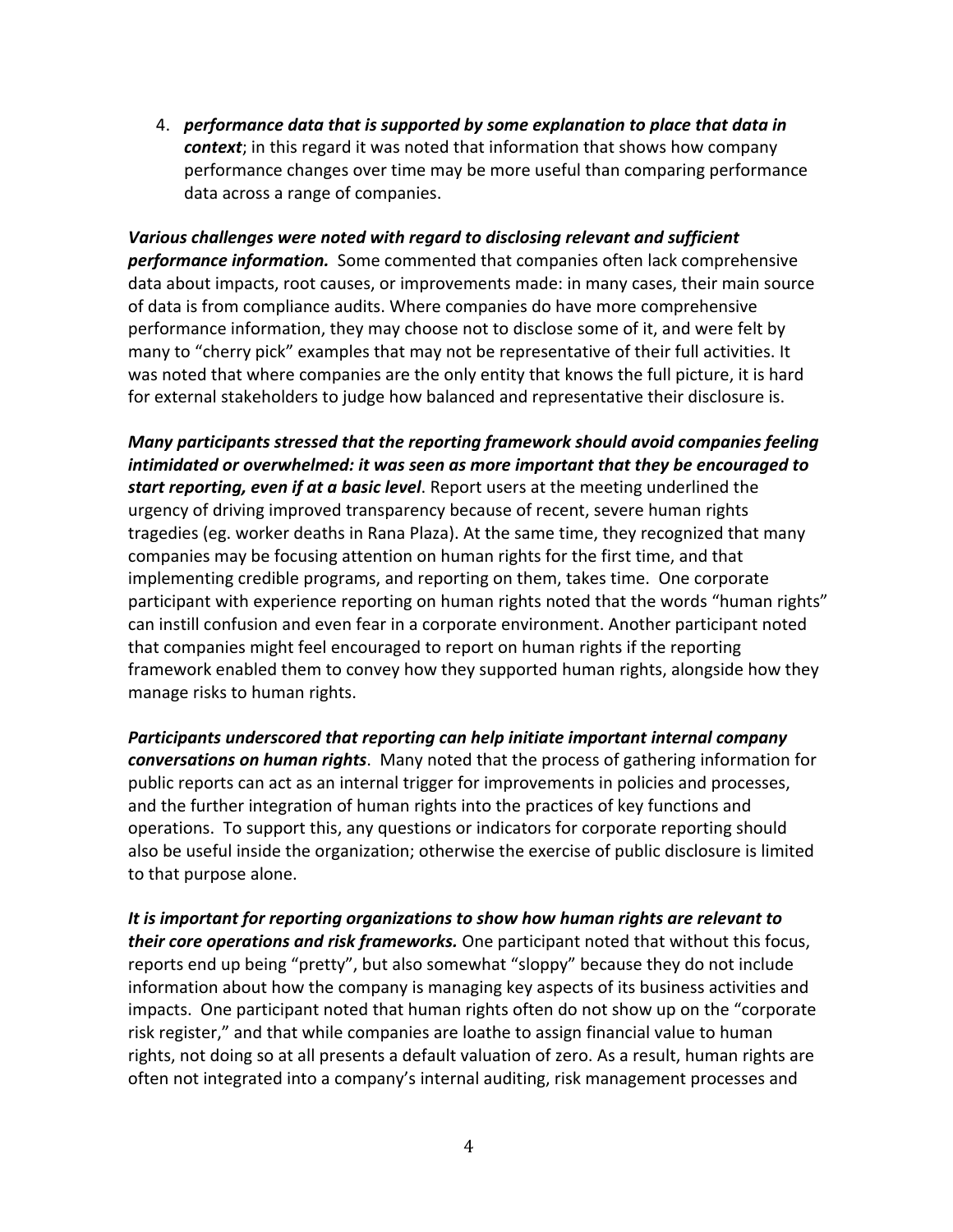materiality assessments, leaving the Board of Directors often unaware of real risks to the company's assets and social license to operate.

## **Session 2: Overview of Outline Construct for the Human Rights Reporting Framework**

## **Overview from RAFI project team on the outline construct for the human rights reporting** *framework:*

The RAFI project team circulated in advance of the consultation a draft outline construct for *the human rights reporting framework. This describes the possible categories for the framework.* Although the framework is focused on human rights, it is assumed that most *companies* would include the information in a broader annual report, sustainability report *or* other form of disclosure, rather than as a self-standing report. The RAFI project team is *in conversations with GRI regarding how the framework will dovetail with GRI G4* $^5$ *. The outline construct refers to a "reporting entity", so that the human rights information can be provided at the corporate or at the operational level.* 

An annotated description of the draft outline construct that was discussed at the *consultation is available online: 6*

- **►** The first (green) sections of the outline construct elicit some general, overarching *information regarding the articulation of the company's human rights policy commitment and measures to embed it in company culture and practices (see UNGP 16).*
- **The subsequent (red) section provides a 'filter point' section through which the** reporting entity would *identify* its salient human rights risks across its business *activities and relationships, and justify how these were identified. It would also explain here any decision to focus its reporting about those salient risks on*  particular geographies, whether the same geographies for all risks or different *geographies for different risks.*
- **The subsequent (blue) sections of the outline construct would then elicit more** specific information about each of the salient human rights risks identified, with regard to specific policies (see UNGP 16), stakeholder engagement (see notably UNGPs 18, 20, 21, 22), risk assessment (see UNGP 18), integration and action (see

 $<sup>5</sup>$  GRI and RAFI collaborate to leverage the power of business to advance respect for human rights (December</sup> 2013), available at https://www.globalreporting.org/information/news-and-press-center/Pages/GRI-and-

RAFI-collaborate-to-leverage-the-power-of-business-to-advance-respect-for-human-rights.aspx  $\frac{6}{6}$  Draft Outline Construct for RAFI Reporting Framework (April 2014), available at http://businesshumanrights.org/media/documents/rafi-outline-consultation-apr-2014.pdf.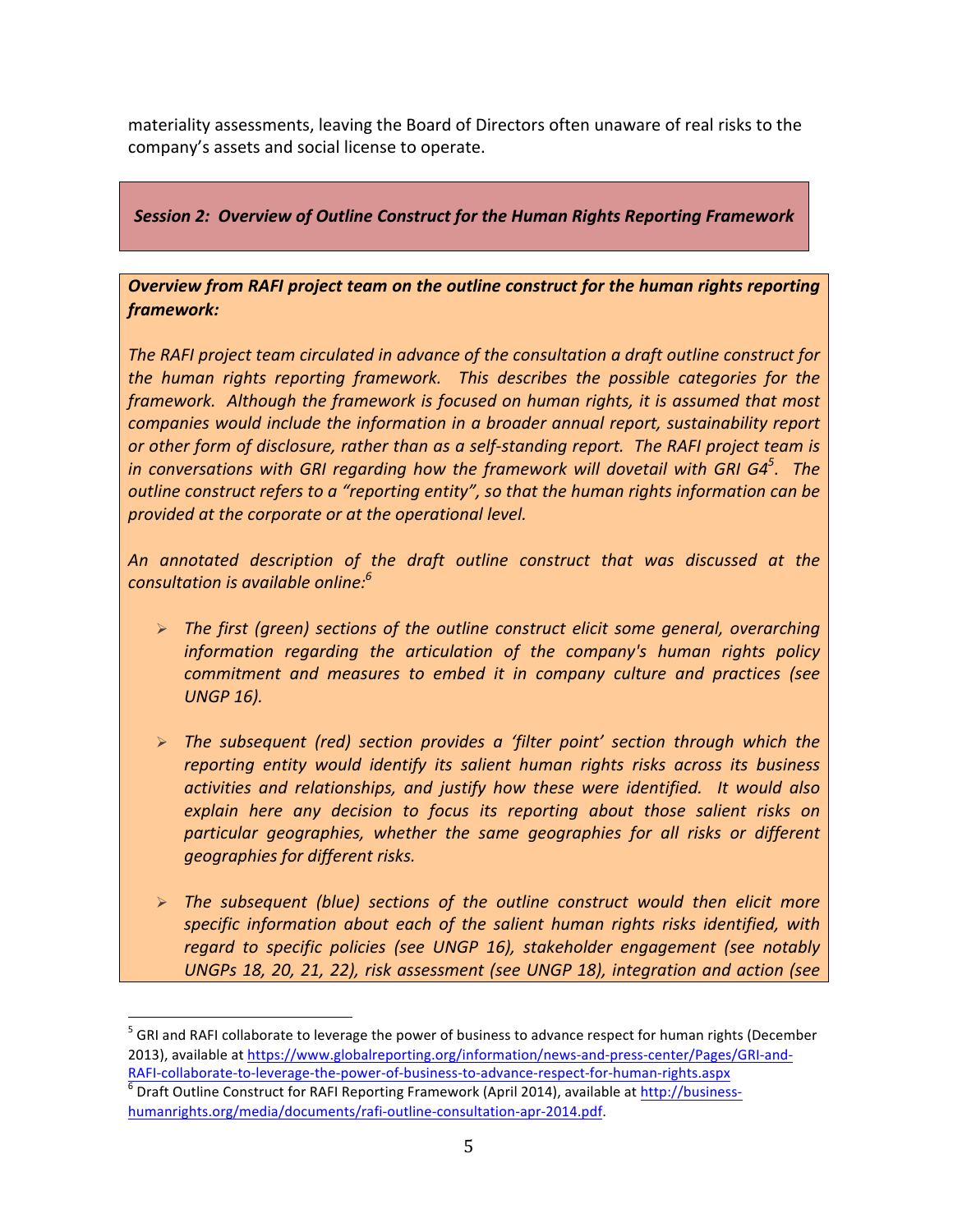UNGP 19), tracking (see UNGP 20) and remedy (see UNGPs 22, 29 and 31). *Communication* on how the reporting entity addresses its human rights impacts *(see UNGP 21), other than the preparation of this human rights disclosure, would be included in the section on stakeholder engagement.* 

*While the disclosures on 'assessing' and 'acting' are more forward-looking in* nature, and the disclosures on 'tracking' and 'remedy' are more backward-looking *in nature, all sections would call for the company to disclose practical examples* with regard to specific cases, potential and actual impacts.

**►** The final (yellow) sections of the outline construct indicate the potential content *that might populate the reporting framework in relation to each of the green and blue sections.* This would include (a) some explanation of what is being looked for *and* why, (b) questions to elicit narrative responses (and possible indicators), (c) *cross-references to respected industry/issue-specific quidelines and indicators, and (d)* some illustrative examples of what responses might look like in practice.

*Participants felt the RAFI reporting framework would help companies track progress,* **build accountability, and meet increasing reporting demands.** They welcomed the fact that the outline construct follows the expectations of the Guiding Principles. Many commented that it appeared to be intuitive from a top-down perspective and aimed to motivate improvements in human rights reporting over time, rather than simply creating a minimum expectation. Participants particularly welcomed the framework's call for specific examples, and requested that these be further emphasized. In particular, participants would like to see companies reporting on challenges they have experienced, and how they have addressed them, along with other information that shows how their approaches are evolving over time.

Participants noted the importance of describing how the RAFI reporting framework fits *with other non-financial reporting standards and initiatives.* It will be important for report preparers and users to understand how the RAFI framework is distinguished from and complements the GRI, IIRC, and sector-specific initiatives - and that it does not seek to undercut these standards. One participant underscored the strong progress that industryspecific initiatives have made (eg. the Global Network Initiative, Voluntary Principles on Security & Human Rights, Fair Labor Association, etc.). The RAFI project team confirmed that the reporting framework intends to complement these types of initiatives, and could even provide a platform for highlighting their relevance. Another participant advised the project team to consider how the RAFI reporting framework can best position itself in the context of mandatory disclosure, given the recent passage of the EU Directive requiring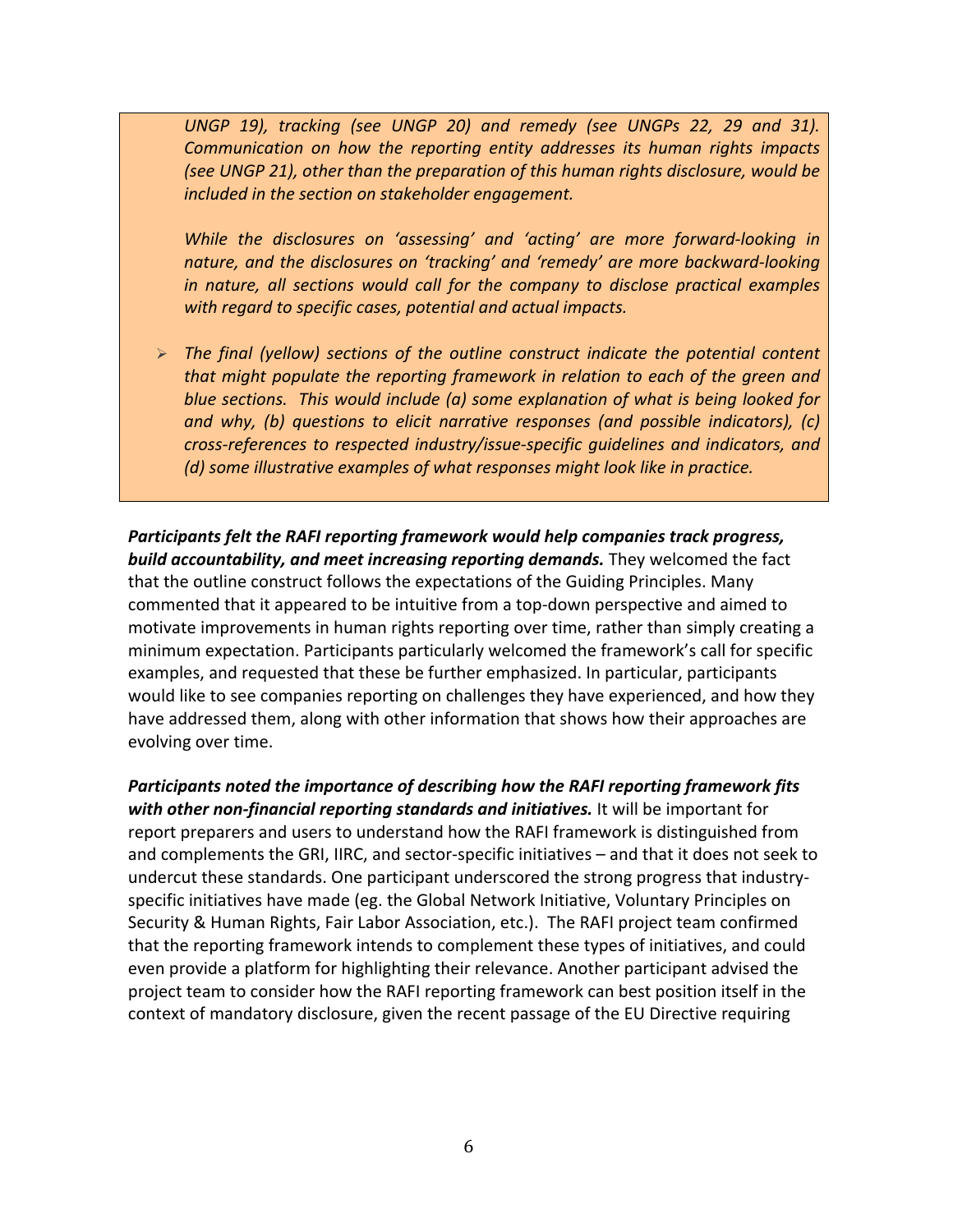listed companies to report on their management of human rights risks<sup>7</sup> and the recent Investor Listing Standards Proposal being considered by the World Federation of Exchanges<sup>8</sup>, which recommends integrating sustainability disclosure requirements into listing rules for U.S. and global stock exchanges.

The approach of using 'salient human rights risks' as a filter point within the outline *construct* was supported by participants. This was generally seen as more helpful and appropriate than attempting to define human rights risks as material only to particular stakeholder interests. It was widely agreed that a company's identification of salient human rights risks should be based on the Guiding Principles' focus on risks to people. This should help ensure that the selection of focal risks would not simply reflect the biases of one audience for the report. It was further agreed that companies should disclose how they identified the selected risks as 'salient', guided by some clear criteria. Some participants noted this explanation should demonstrate a company's understanding of how their business activities might be causing, contributing to, or linked to a negative human rights impact, as defined in the Guiding Principles.

Participants discussed the use of specific language within the RAFI outline construct, including the need to 'translate' the framing of human rights in the Guiding Principles to terms that are relevant for companies. This will be particularly important so that companies connect human rights to their business activities and impacts. Some participants emphasized the need to specifically define 'risks' as 'potential impacts' in order for report preparers and users to understand that the Guiding Principles expect companies to evaluate forward-looking risks to people, and not solely risks to the business.

*The reporting framework should consider multiple audiences.* Many participants underscored the important role that investors can play in pushing companies to change behavior; the value of engaging mainstream investors was also emphasized. Some participants noted that focusing too much on investors may pose challenges to focusing on the human rights of people, because human rights risks do not always equate to financial risks. Socially responsible investors stressed that, in their perspective, relevant risks extend beyond those that translate obviously or immediately into financial terms. Many participants emphasized a need for reporting organizations to communicate how they engage affected stakeholders in their efforts to address human rights risks and impacts.

Several participants proposed that the reporting framework could be used as an internal *learning tool, as well as disclosure vehicle.* Internal conversations about what to disclose externally were seen as useful in driving improved awareness and processes, as well as improved reporting overall. Internal engagement using the RAFI framework may result in new and possibly challenging conversations, depending on what information is being

<sup>&</sup>lt;sup>7</sup> The plenary of the European Parliament adopted *Council Directives 78/660/EEC and 83/349/EEC* on 15 April 2014 regarding disclosure of non-financial and diversity information by certain large companies and groups. See http://ec.europa.eu/internal\_market/accounting/non-financial\_reporting/index\_en.htm.<br>
<sup>8</sup> http://www.world-exchanges.org/insight/reports/wfe-launches-sustainability-working-group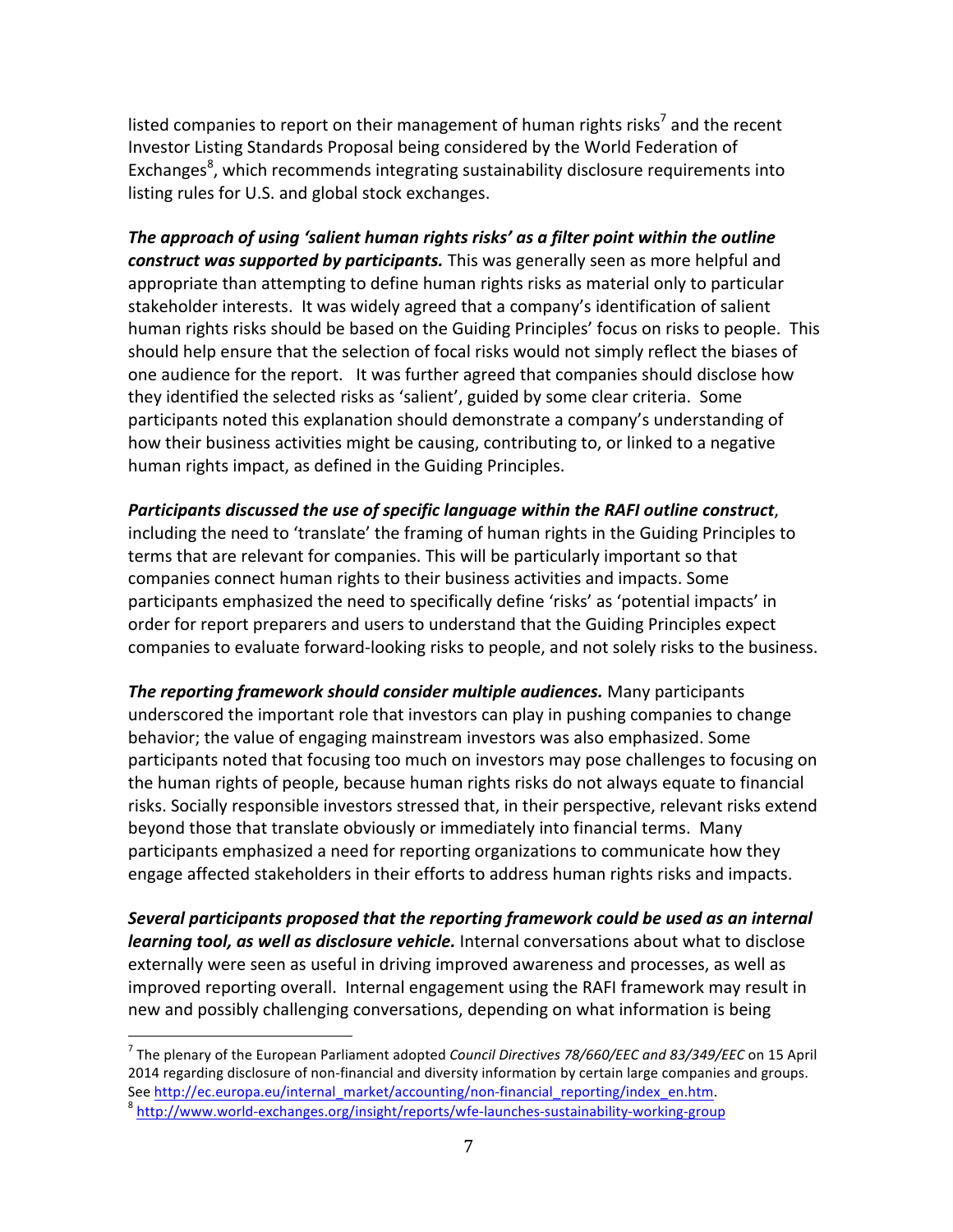proposed for external disclosure. Moreover, it was suggested that RAFI could help companies build internal buy-in for a rights-based approach to addressing negative impacts as part of their risk management processes. This would help integrate human rights into companies' internal control systems and bring issues to the attention of those at the highest governance levels.

*Participants requested that the RAFI project team develop quidance on how the reporting framework should and should not be used.* Some participants noted that preparation for the level of reporting envisaged could be time-intensive and present challenges for companies that lack the internal resources or the necessary space allocation within their current reports. Some also feared that the number and nature of questions may also limit the uptake of the reporting framework. The perceived risk was that companies might pick and choose from the reporting framework or apply it only to a limited portion of their business activities. There was general agreement that there should be scope for companies at different starting points to begin reporting using this framework for the first time. At the same time, it was suggested that RAFI should make clear what was a legitimate baseline starting point and what would be necessarily inadequate.

**Session 3: Illustrative 'Smart Questions' for the Human Rights Reporting Framework** 

**Overview from RAFI project team on the illustrative smart questions for the human rights** *reporting framework:*

From February to April 2014, the RAFI project team interviewed around 20 individuals from companies, investors and civil society organizations to discuss the types of question and indicator that would elicit information that it is meaningful for stakeholders to read, viable for companies to provide, and which supports good human rights due diligence. The resulting first draft of 'smart questions' that could provide core content for the RAFI reporting framework are available on the RAFI portal.<sup>9</sup>

The aim is for these questions to be limited in number and clear in their language; open enough to allow for responses that are appropriate to different sectors, issues and operating contexts; and targeted enough to elicit the intended kinds of information in a clear and relevant form.

In line with feedback from stakeholders, the RAFI project team has prioritized the development of 'smart questions' at this stage. However, this does not mean that the RAFI reporting framework would not include indicators. There are several possible approaches to the use of indicators. The reporting framework could: (1) include self-standing

 $9$  RAFI Examples of Smart Questions that Elicit Meaningful Information, Draft for Discussion April 2014, available at http://business-humanrights.org/media/documents/rafi-smart-questions-apr-2014.pdf.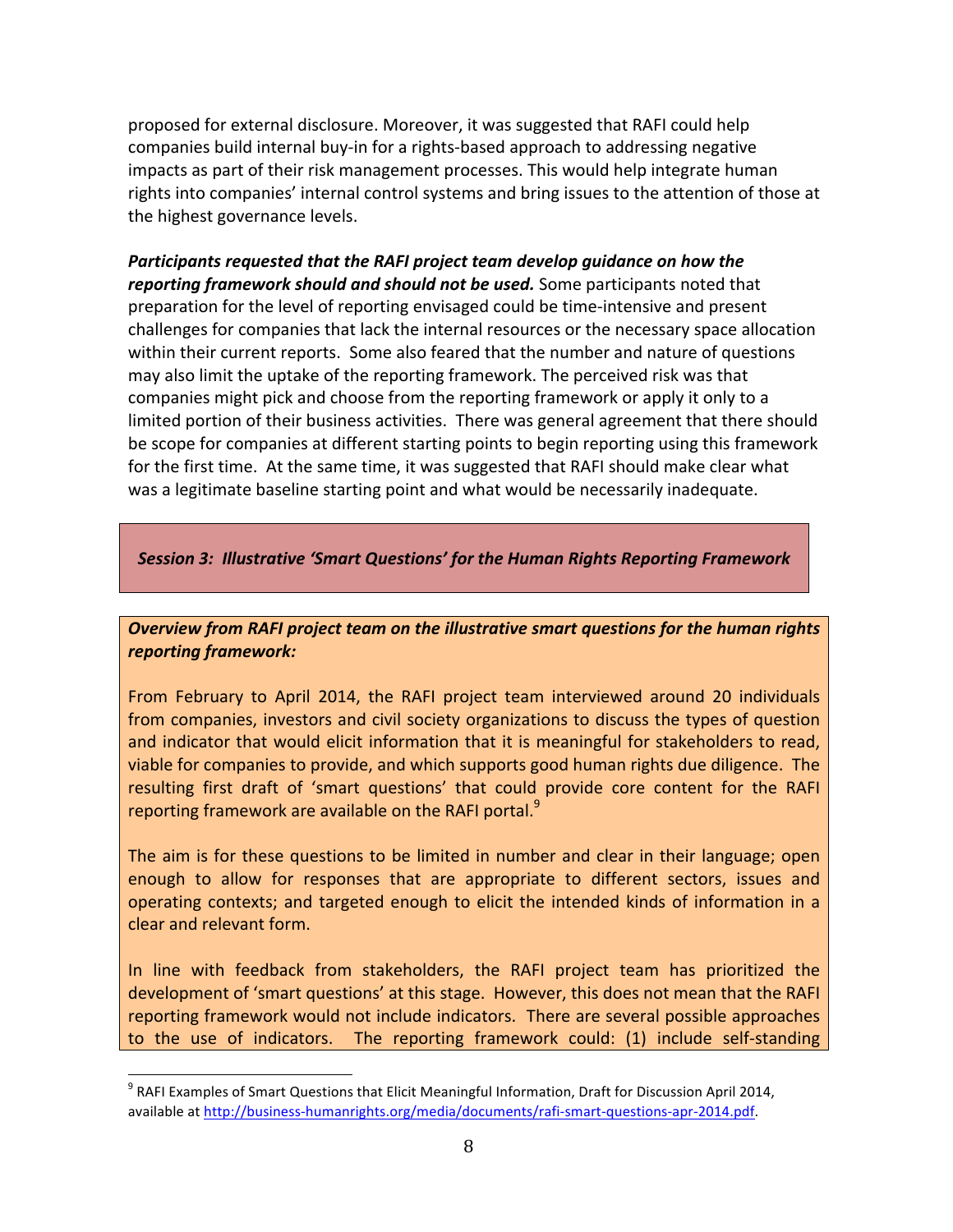indicators that are useful by themselves or in the context of the answer to a particular question; (2) cross-reference indicators that have been identified through industry- or issue-specific initiatives, illustrating where they would fit into the RAFI framework for relevant companies, and/or  $(3)$  solicit information from companies on the indicators that they have been using and the results they show.

The RAFI project team requested general views on these draft questions as well as views on the use of indicators.

**Participants welcomed the Smart Questions as an important component of the RAFI reporting framework**. One participant suggested that by simply working through the list of questions provided, a company's responses should result in meaningful, narrative disclosure. Some underlined that human rights information may not be as easily quantified as other ESG information, but that the RAFI reporting framework should nevertheless guide companies to produce measurable information, where possible. Some noted the need for companies to assess their initial performance in order to form a comparative baseline for reporting on improvements over time.

Participants underscored the *importance* of asking the 'right' questions in order to drive *improved disclosure and behavior change.* It was affirmed that questions should combine operational and aspirational factors, and help companies to disclose specific information about both their impacts and their management systems. Some noted that where companies simply reference key terms from the Guiding Principles, such as 'human rights due diligence' or 'assessing impacts,' without any explanation of how these processes are being put into practice, this has very little meaning. At the same time, it was widely accepted that implementing such processes takes time, and so participants saw merit in questions that help companies to share information about their evolving efforts.

*Participants* underscored the importance of stakeholder engagement in a company's *overall reporting process*. The RAFI framework should ensure that the questions related to stakeholder engagement elicit meaningful responses from companies about how they are building trust with rights holders who are affected by business activities. One NGO participant underlined that local communities do not 'compartmentalize' risks, and so companies need to engage on several different issues. Finally, one company participant noted the potential for companies to use of the Smart Questions in their own informal stakeholder engagement processes, which often produce the most meaningful conversations about human rights risks and impacts.

There was discussion of the need to show that the reporting framework is based squarely on the UN Guiding Principles and its normative content, without turning the framework *into a full manual for implementation.* Participants explored the potential for explanatory guidance to help companies understand the intent of questions within the framework and the types of relevant information that could be included. This could also help reduce the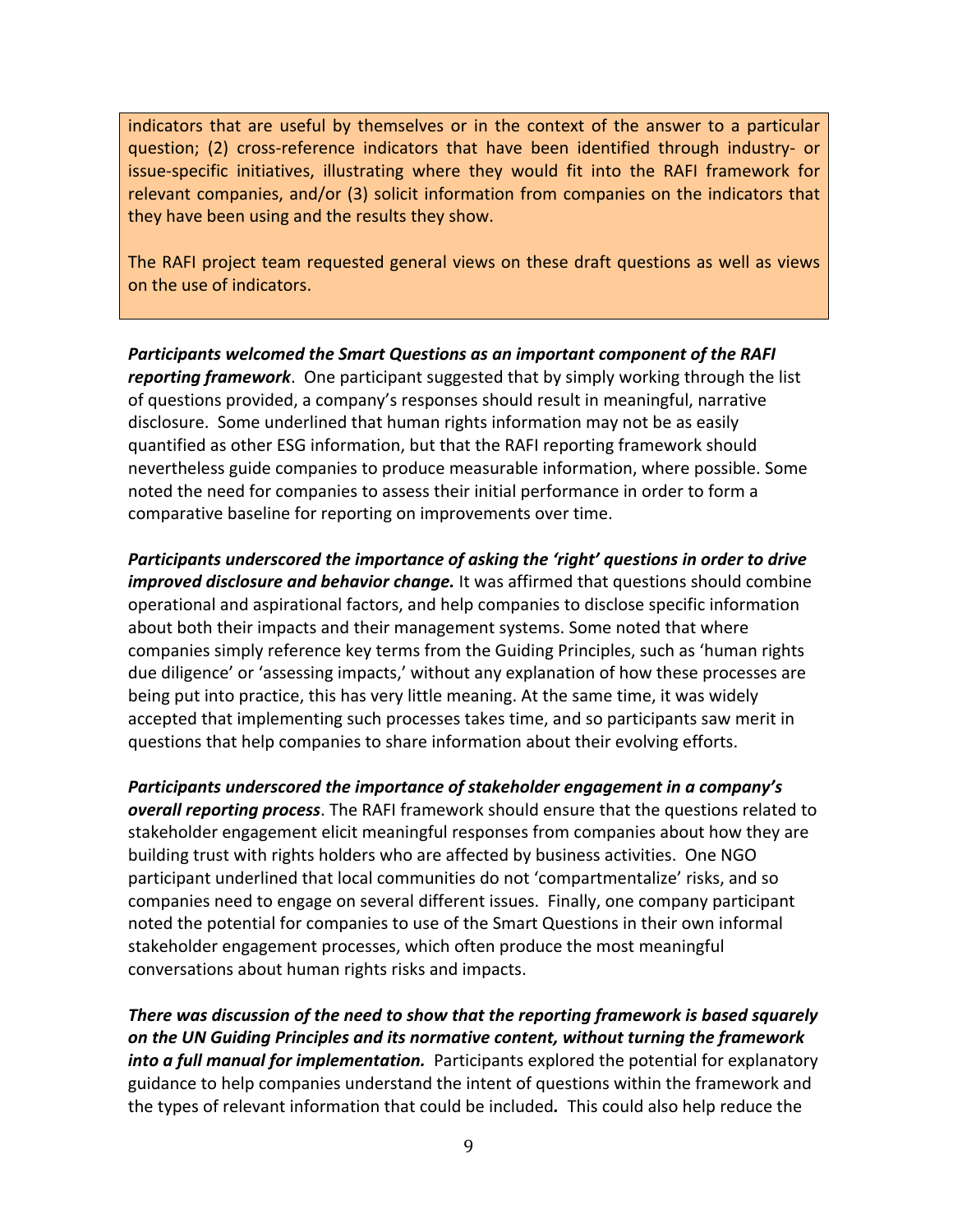number of questions within the framework. Other supporting content could include criteria for responding to certain questions and/or illustrative examples of existing or hypothetical corporate disclosure. Cross-references between the questions and the relevant parts of the Guiding Principles were also seen as important by many. One participant suggested using scenarios as a way to frame or explain questions, as has been requested by investors in fossil fuel companies when considering climate risk.<sup>10</sup> This was seen as one way to ensure companies are reporting on processes for addressing forwardlooking human rights risks.

## The value of developing a technology platform for the reporting framework was

**highlighted.** It was noted that an online platform could provide for an expanding decisiontree that guides reporting entities through the different categories of the framework, overarching questions, more specific questions, relevant cross-references to sector-specific initiatives, examples and so forth. This platform could also help to manage possible changes in the reporting framework over time. Some participants suggested that companies might report information directly into the platform, enabling companies, stakeholders, and research providers to compare improvements since the last reporting period.

## Participants' specific suggestions with regard to the Smart Questions included the *following:*

- $\triangleright$  There was general agreement regarding the benefits of having some headline questions for 'beginners' that lead into more demanding, supporting questions as a company's reporting efforts evolve.
- $\triangleright$  To elicit concrete responses, several stakeholders suggested breaking down some of the questions into simple elements:
	- One participant suggested adding questions that ask companies to provide specific information about the context of their business activities and relationships, such as " Which geographies do you operate in?"; " Who are the stakeholders you are talking to (workers, NGOs, etc.)?"; and "What are you talking to them about?"
	- **One participant suggested that questions regarding how affected stakeholders** have been engaged in a company's reporting process could be simpler and more direct in order to understand whether stakeholder voices are clearly represented, eg. "How have workers been interviewed or otherwise directly engaged?"
	- One participant suggested that more specific questions about Grievance Mechanisms could focus on: 1) a description of a company's mechanism(s); 2)

<sup>&</sup>lt;sup>10</sup> See the Carbon Asset Risk Initiative coordinated by Ceres. http://www.ceres.org/files/investor-files/carfactsheet.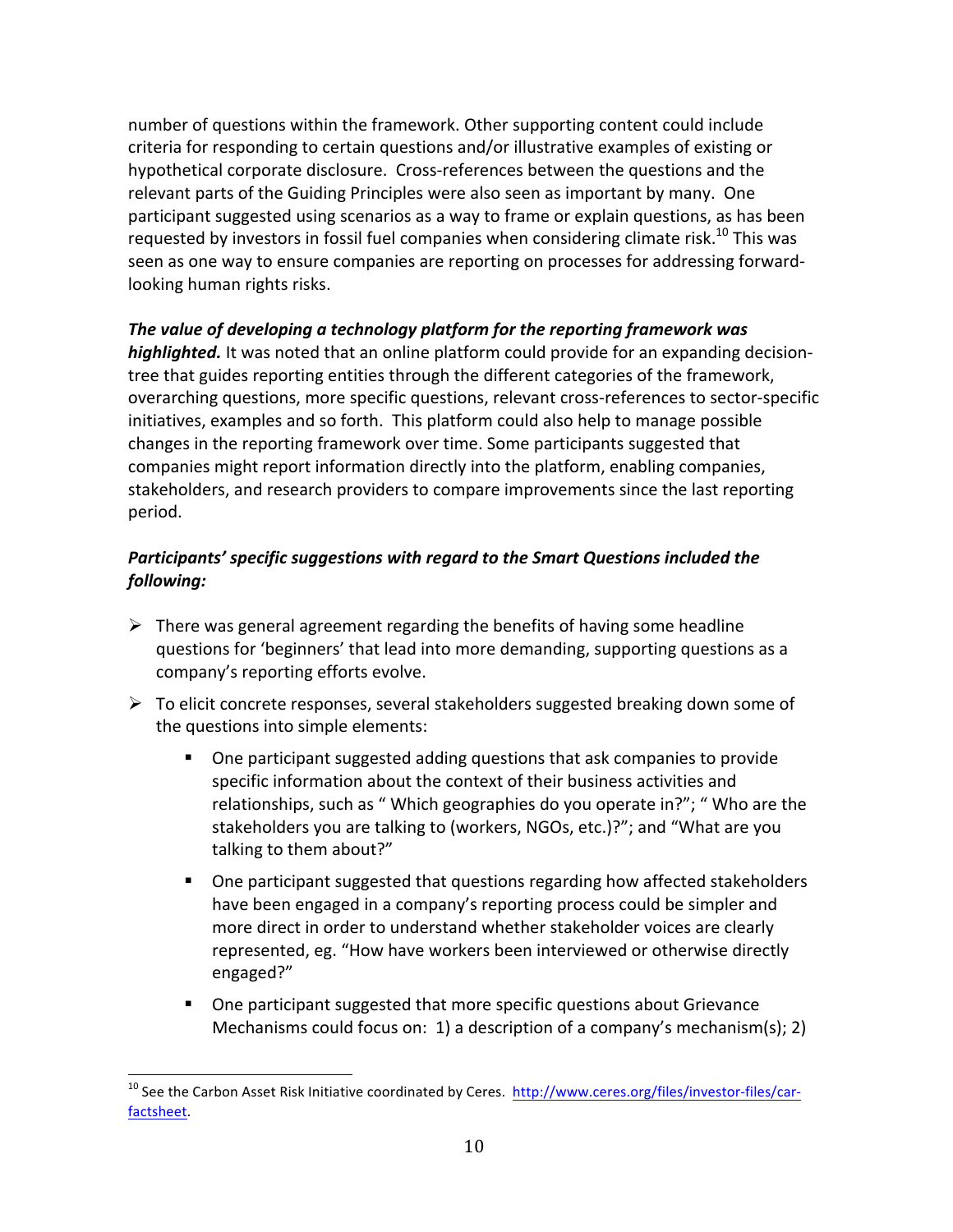how the company ensures the independence of the mechanism; and 3) concrete indicators that show it's working in practice (eg. what follow up steps were taken, etc.).

- $\triangleright$  It was noted that the term 'severity' should be clearly defined as related to human rights impacts to ensure companies base their responses on the definition provided in the Guiding Principles.
- $\triangleright$  Some felt that it would be important for questions to limit companies' tendency to provide low-quality output data that is easy to report, but does not match with the RAFI reporting framework's intention to elicit meaningful information. For example, many companies disclose the aggregate results of factory audits, but this information does not convey whether the company has mapped potential risks more fully and/or understands the distribution and types of human rights impacts that can occur across the value chain.
- $\triangleright$  Participants recommended that questions should elicit information that gives stakeholders an understanding of whether companies have effectively developed the management systems and internal controls necessary to adequately answer the Smart Questions. These kinds of question will also signal the need for management to competently understand human rights subject matter.

# **Session 4: Lessons Learned from Existing Assurance for the Human Rights Assurance** *Framework*

### **Overview from RAFI project team on the lessons learned from existing assurance for the** *human rights assurance framework:*

During the first round of RAFI expert consultations in October 2013, the RAFI project team noted the widely differing ways in which the terms 'assurance' and 'audit' are used by different stakeholders from different fields of practice. In response, Adam Carrel from Ernst & Young, a participant in the October 2013 New York consultation, undertook to provide an overview on this issue, which represented his perspectives and not necessarily those of Ernst & Young.

The paper included a description regarding the difference between *non-financial audit* (geared towards confirming a certain facility/asset meets a certain standard at a certain time) and *non-financial assurance* (geared towards confirming that an entity's processes imply that all of its assets and activities are likely to converge towards an acceptable standard). It also offered perspectives on the relative strengths and weaknesses of current audit and assurance models and lessons that RAFI might draw from them, notably that:

• the framework could move beyond certain weaknesses in social audit by setting out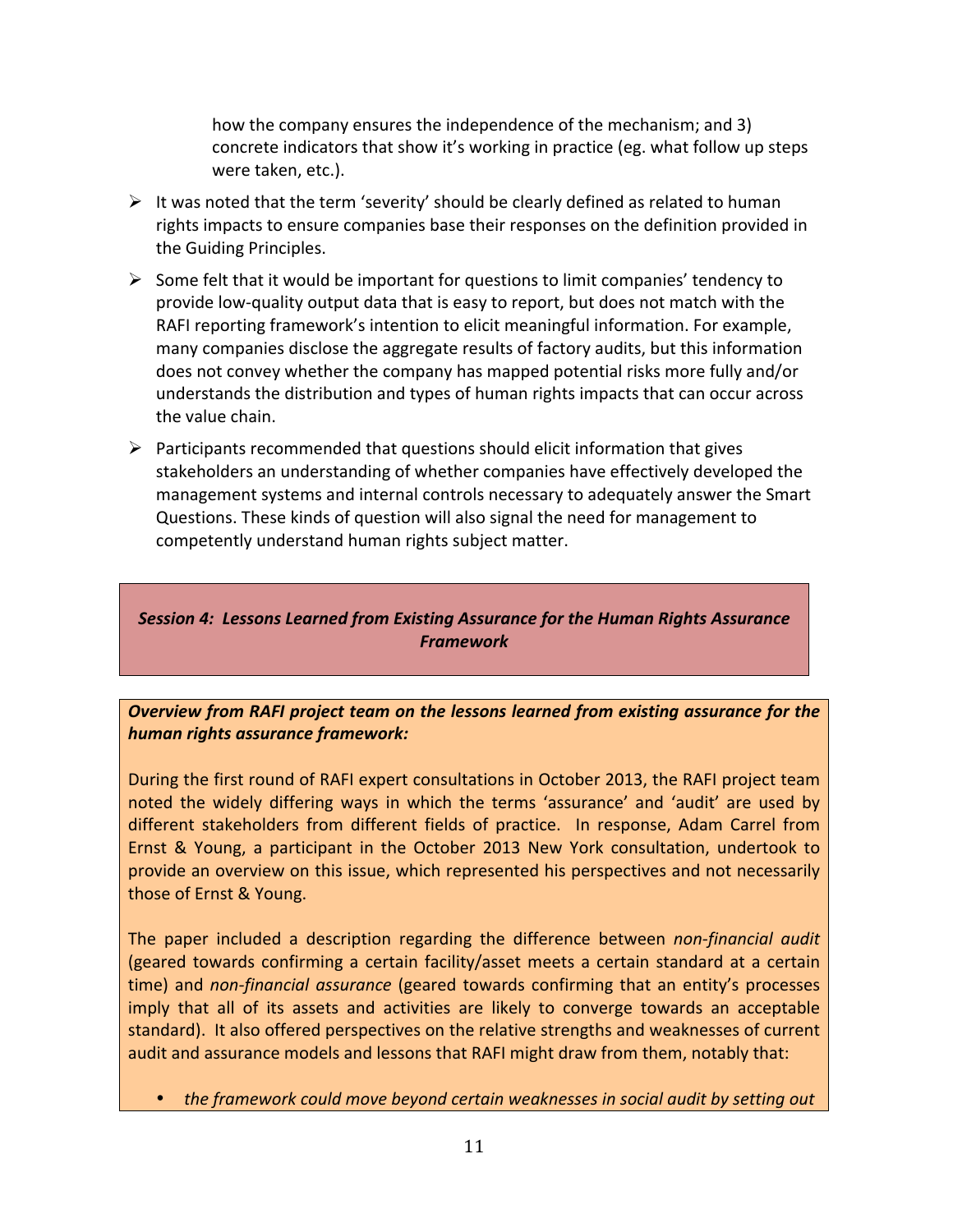*process requirements for credible assurance; and it could move beyond some current limitations of assurance by guiding assurance providers to include meaningful information in their public opinion;*

- *the framework could stipulate that all or at least some core minimum of a* report must be assured, and require that reports be assessed against all relevant *criteria* (eg completeness, materiality, accuracy), to avoid current uncertainties as to what assurance covers and therefore what it means in practice;
- the framework could avoid tick-box assurance by stipulating that assurance processes should start with a review of how the reporting company identified its 'salient risks'; assess the appropriateness and effectiveness of processes rather than *just their existence; and review whether processes described apply across a company's* operations, and not just in one area.

The RAFI project team shared the paper with participants to further advance collective thinking about the RAFI assurance framework. The paper is available on the RAFI project portal.<sup>11</sup>

Some participants questioned whether focusing on assurance might undermine the *effectiveness of the reporting framework.* Other participants emphasized that companyprovided information alone does not instill necessary trust in external stakeholders' view of their human rights risks, impacts, and management systems, and that an assurance framework would add credibility. The project team confirmed that the reporting framework should have independent utility from the assurance framework, and that the assurance framework will be created on a slightly slower timeframe, so as to ensure its development does not drive the content of the reporting framework. Participants agreed with this approach.

Participants highlighted that assurance of human rights disclosure will require new *expertise, including new skill sets for assurance providers.* **For assurance providers, the** process should be based on clearly defined criteria for assessing the reliability of both qualitative and quantitative information disclosed. Common definitions for assurance with a human rights lens do not yet exist, so it will be important to consider this as the framework is developed. Participants underscored the value of engaging both assurance providers and human rights practitioners in multi-stakeholder consultation to do so.

### Assurance of human rights reporting will also necessitate senior management sign-off of *the information reported if the assurance process is to have meaning.* **Participants**

 $11$  Adam Carrel, The Human Rights Reporting and Assurance Frameworks Initiative: Considerations for the development of an assurance framework (April 2014), available at http://businesshumanrights.org/media/documents/adam-carrel-white-paper-rafi-apr-2014.pdf.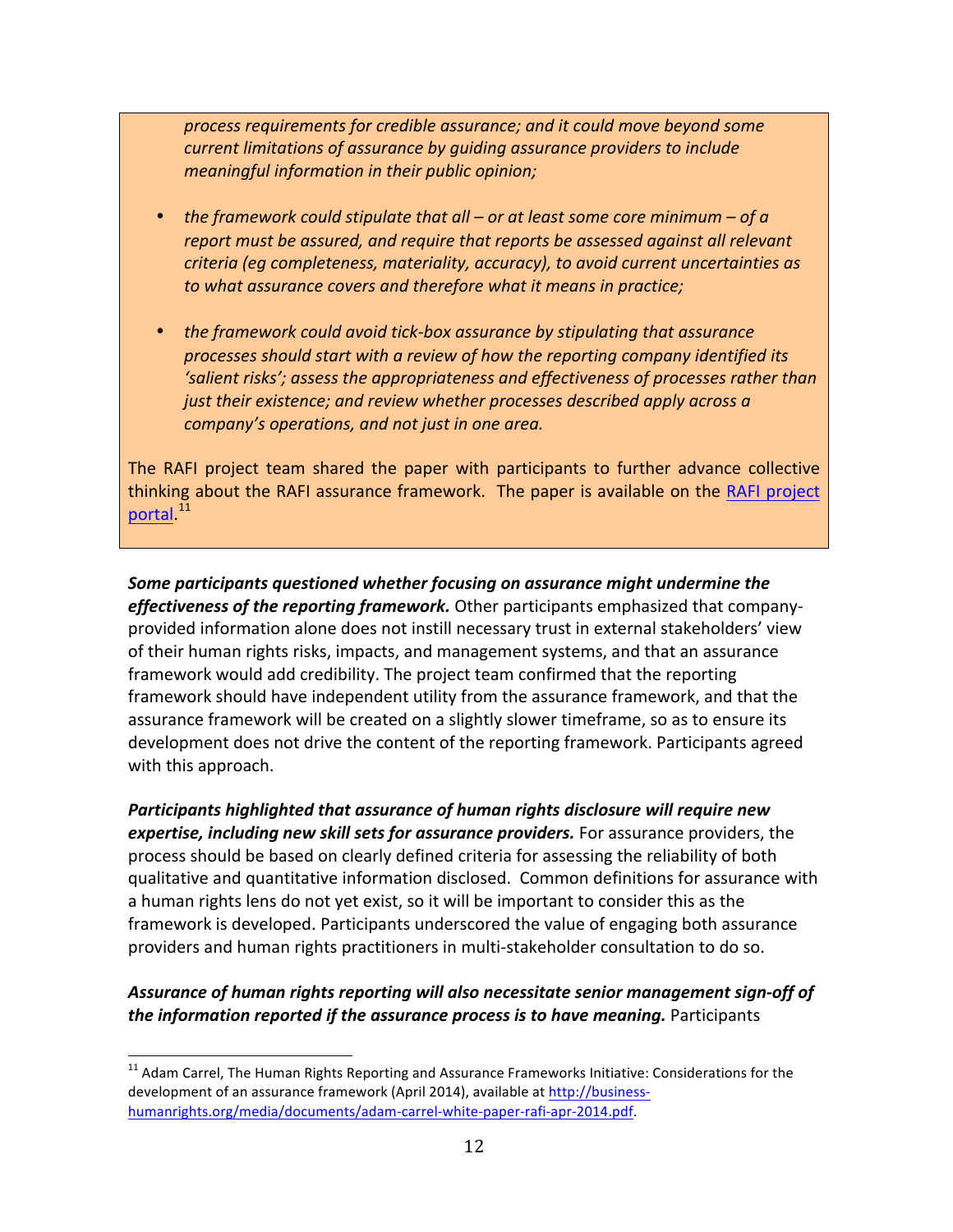recommended that a company's Board have this accountability, which may require new training for Board members and for the operational staff that provide them with analysis and evidence. This further highlighted the need to build a robust case with company management  $-$  including the function that is paying for assurance  $-$  for why they should pay attention to human rights issues. One participant recommended that the preparation of human rights information for assurance should be managed by a company's internal audit function, since they often report directly to the Audit Committee. This would help ensure that adequate controls and governance systems are put in place to review human rights information.

#### It is quite likely that the initial users of the RAFI assurance framework will be a

company's internal audit function. It was noted that this could have a distinct value in helping companies improve their integration of human rights into management systems, and also ensuring rigorous internal review of the qualitative and quantitative information that goes into a human rights report. Company participants offered perspectives on using assurance within their sustainability reporting efforts, including how they are involving the internal audit function. One commented that their CSR department was initially nervous about engaging the internal audit team, as they were not using sophisticated data management systems to collect and analyze performance information; however, the internal audit team actually helped them improve systems which resulted in better quality reporting. Another company participant shared that deliberate engagement with their internal audit department had significantly improved their reporting processes, and also helped to link ESG information to other systems and analysis inside the company.

There are both opportunities and challenges in determining how to credibly bring a **human rights lens to assurance**. On the positive side, some participants felt assurance could potentially help investors, NGOs, and other stakeholders to have confidence in the information companies provide in their reports. It could be helpful for reviewing company performance information in context, not least in emerging economies where human rights laws are lacking. On the negative side, it was noted that assurance can be very costly and does not always present a full picture of a company's impacts, processes, or accountability systems. Another challenge highlighted was the current lack of an enforcement or oversight body for the provision of assurance in non-financial reporting contexts, outside of the ethical standards covering professional audit firms. Participants from the assurance field also suggested that the assurance framework should include clearly defined criteria for conducting assurance that ensures assurance providers bring necessary expertise to the process.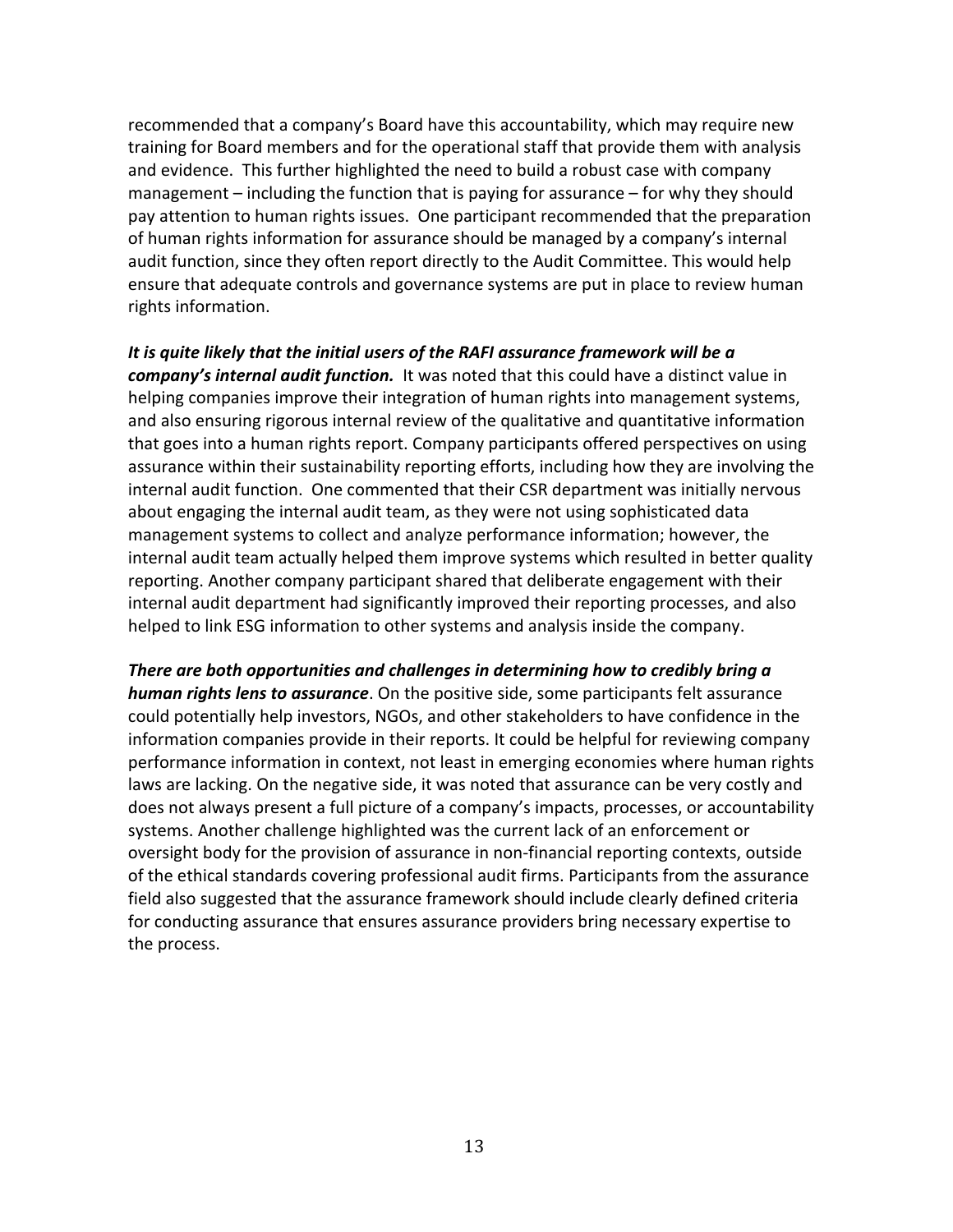#### *Next Steps*

The project team shared a tentative timeline for the remainder of the RAFI process and outlined the key steps envisioned: $^{12}$ 

- $\triangleright$  Similar consultations are planned in Europe and ASEAN<sup>13</sup>. All reports will be made public and posted on the RAFI portal.
- $\triangleright$  The RAFI project team will review all the feedback received to articulate what this means for the way forward. This will include a refinement of the outline construct and smart questions, based on the comments and suggestions received.
- $\triangleright$  There will be a third round of expert consultations in the second half of 2014 to further advance the reporting framework and begin more substantive work on the assurance framework.
- $\triangleright$  A pilot process is planned with a large multinational, starting in the summer of 2014, to test the robustness of the reporting framework and to assess what responding to these types of questions will look like in practice. Learning from this pilot will be fed back into stakeholder consultations. Further pilots of both the reporting and assurance frameworks are planned for 2015 with companies in different sectors and regions.

 $12$  A 2014-2015 tentative calendar for RAFI, which will be further driven by the needs of the consultative process, can be found on the RAFI portal. See http://business-humanrights.org/media/documents/rafitentative-calendar-2014-2015.pdf.<br> $\frac{13}{13}$  Since this consultation, it has become apparent that the consultations originally planned for Jakarta in June

need to be postponed due to the election period in Indonesia. Instead, the RAFI team will hold phone conversations with those who participated in the November 2013 ASEAN expert consultation in order to update them on progress and seek their feedback. Replacement dates for an in-person consultation will be identified as soon as possible.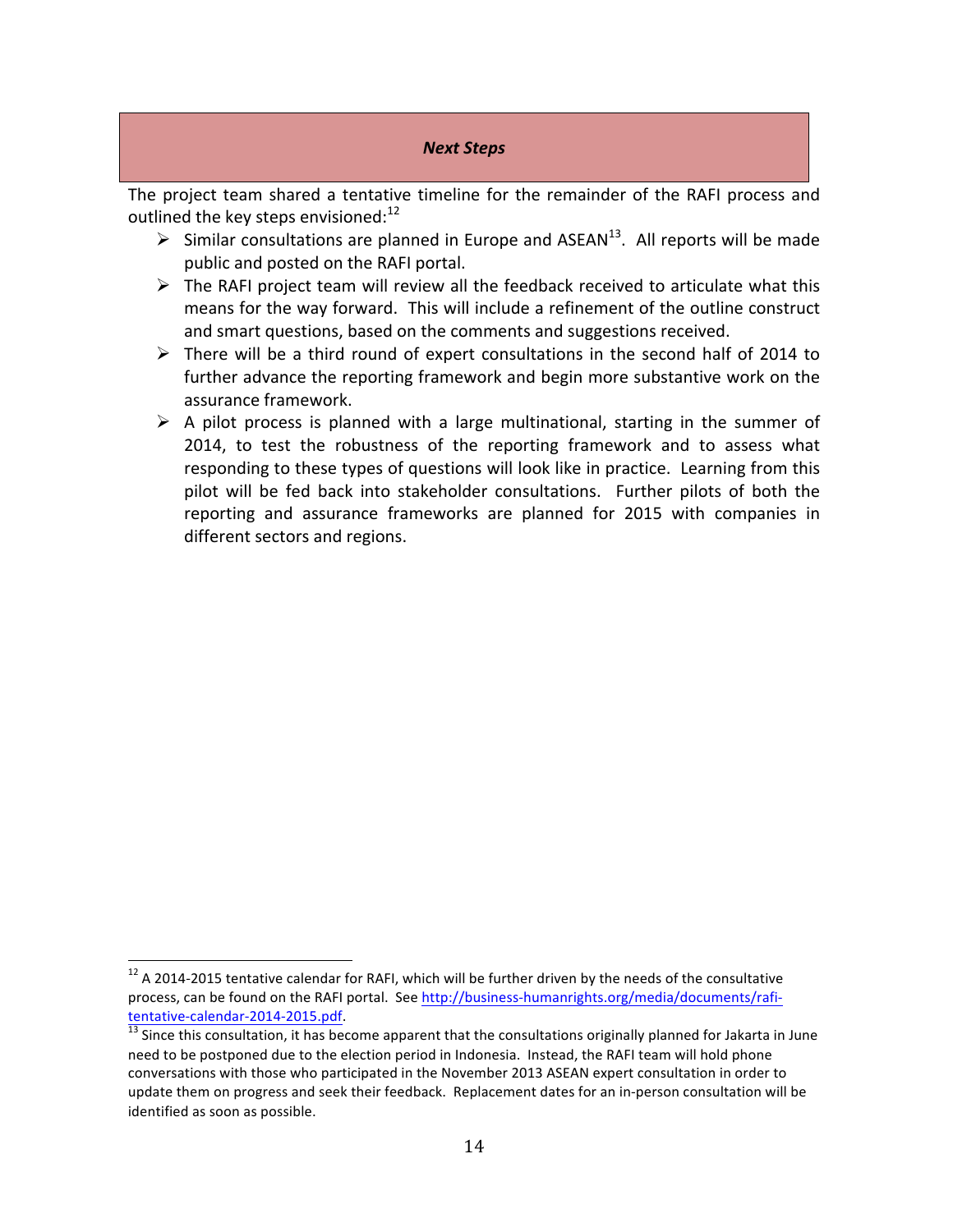### **Annex A: Agenda for Expert Consultation**

# **Consultation on the Reporting and Assurance Frameworks Initiative (RAFI)** Full Day Convening of Expert Stakeholders **New York, May 16, 2014** At the office of Jones Day, 222 East 41st Street, New York, NY 10017

## **Agenda**

| $9:00 - 9:45$ am   | <b>Welcome from Shift &amp; Mazars</b>                                                                                                                                                                                                                                                                                                                                                            |
|--------------------|---------------------------------------------------------------------------------------------------------------------------------------------------------------------------------------------------------------------------------------------------------------------------------------------------------------------------------------------------------------------------------------------------|
|                    | Agenda & Objectives                                                                                                                                                                                                                                                                                                                                                                               |
|                    | Opening briefing: Review of project process to date                                                                                                                                                                                                                                                                                                                                               |
|                    |                                                                                                                                                                                                                                                                                                                                                                                                   |
| $9:45 - 10:45$ am  | Current reporting vis-à-vis the UN Guiding Principles<br>The RAFI project team will provide an overview of research into how<br>leading companies are currently reporting against the UN Guiding<br>Principles. Discussion will explore in what ways this might inform<br>the approach to RAFI's reporting framework, in terms of both<br>strengths and weaknesses in current reporting patterns. |
| $10:45 - 11:00$ am | Coffee break                                                                                                                                                                                                                                                                                                                                                                                      |
| $11:00 - 12:30$ pm | Overview of outline construct for the human rights reporting<br>framework                                                                                                                                                                                                                                                                                                                         |
|                    | The RAFI project team will provide an overview of a proposed<br>outline construct for the reporting framework, followed by<br>discussion of how it might best be developed or adapted.                                                                                                                                                                                                            |
| $12:30 - 1:15$ pm  | <b>Lunch break</b>                                                                                                                                                                                                                                                                                                                                                                                |
| $1:15 - 2:45$ pm   | Illustrative 'smart questions' for the human rights reporting<br>framework                                                                                                                                                                                                                                                                                                                        |
|                    | The RAFI project team will provide examples of the kinds of 'smart                                                                                                                                                                                                                                                                                                                                |
|                    | questions' that interview-based research has suggested could<br>usefully be part of the content of the reporting framework, followed<br>by discussion.                                                                                                                                                                                                                                            |
| $2:45 - 3:00$ pm   | Coffee break                                                                                                                                                                                                                                                                                                                                                                                      |
| $3:00 - 4:00$ pm   | Lessons learned from existing assurance for the human rights<br>assurance framework                                                                                                                                                                                                                                                                                                               |
|                    | The RAFI project team will present research on different forms of                                                                                                                                                                                                                                                                                                                                 |
|                    | existing assurance, to feed into a conversation about what lessons                                                                                                                                                                                                                                                                                                                                |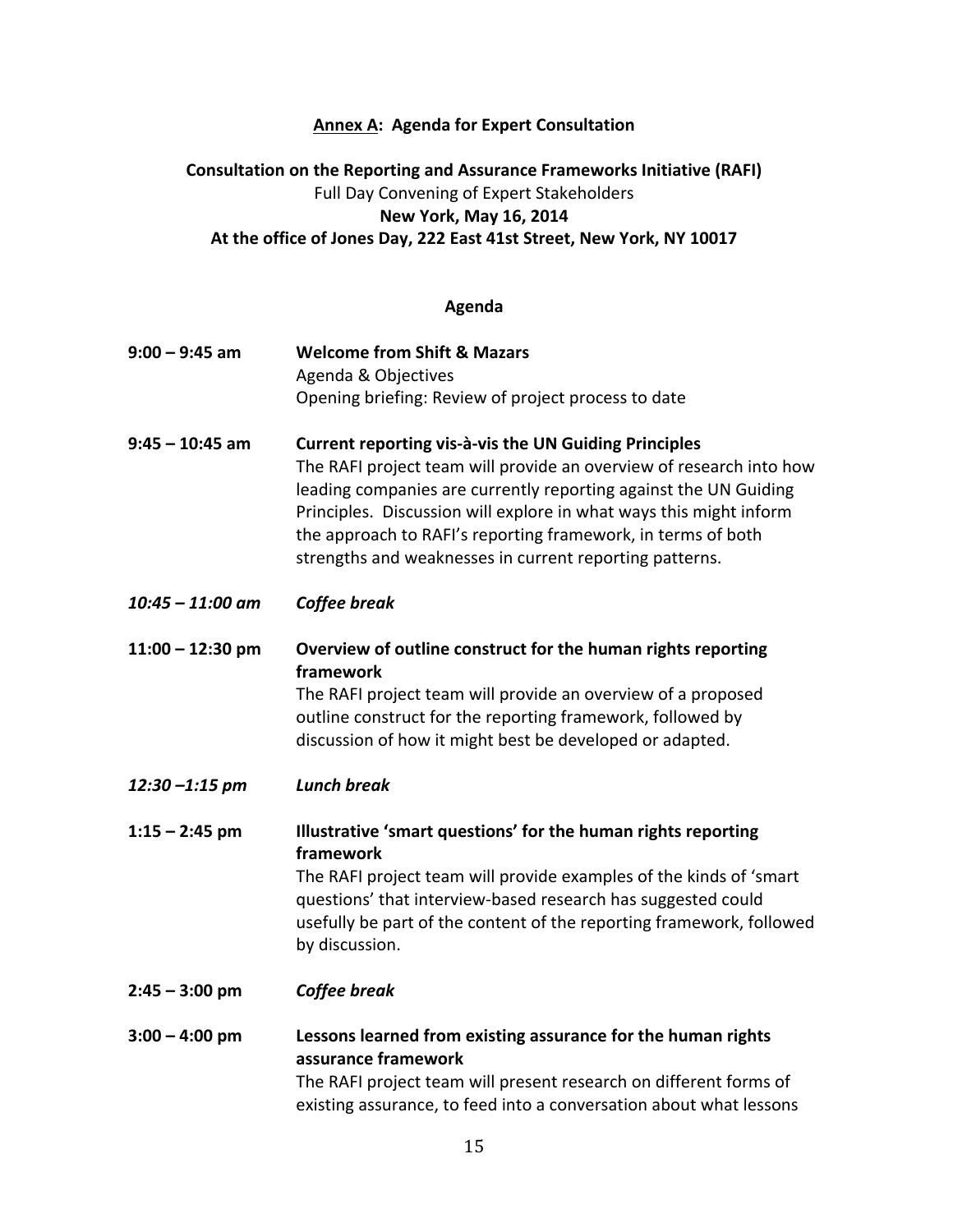can be offered regarding perceived strengths and weaknesses for the development of RAFI's assurance framework.

# **4:00 – 4:50 pm Other critical issues** This session will provide an opportunity to return to key issues from the day's discussion that need further debate, or to address new questions that have arisen.

## **4:50 – 5:00 pm Conclusions and next steps**